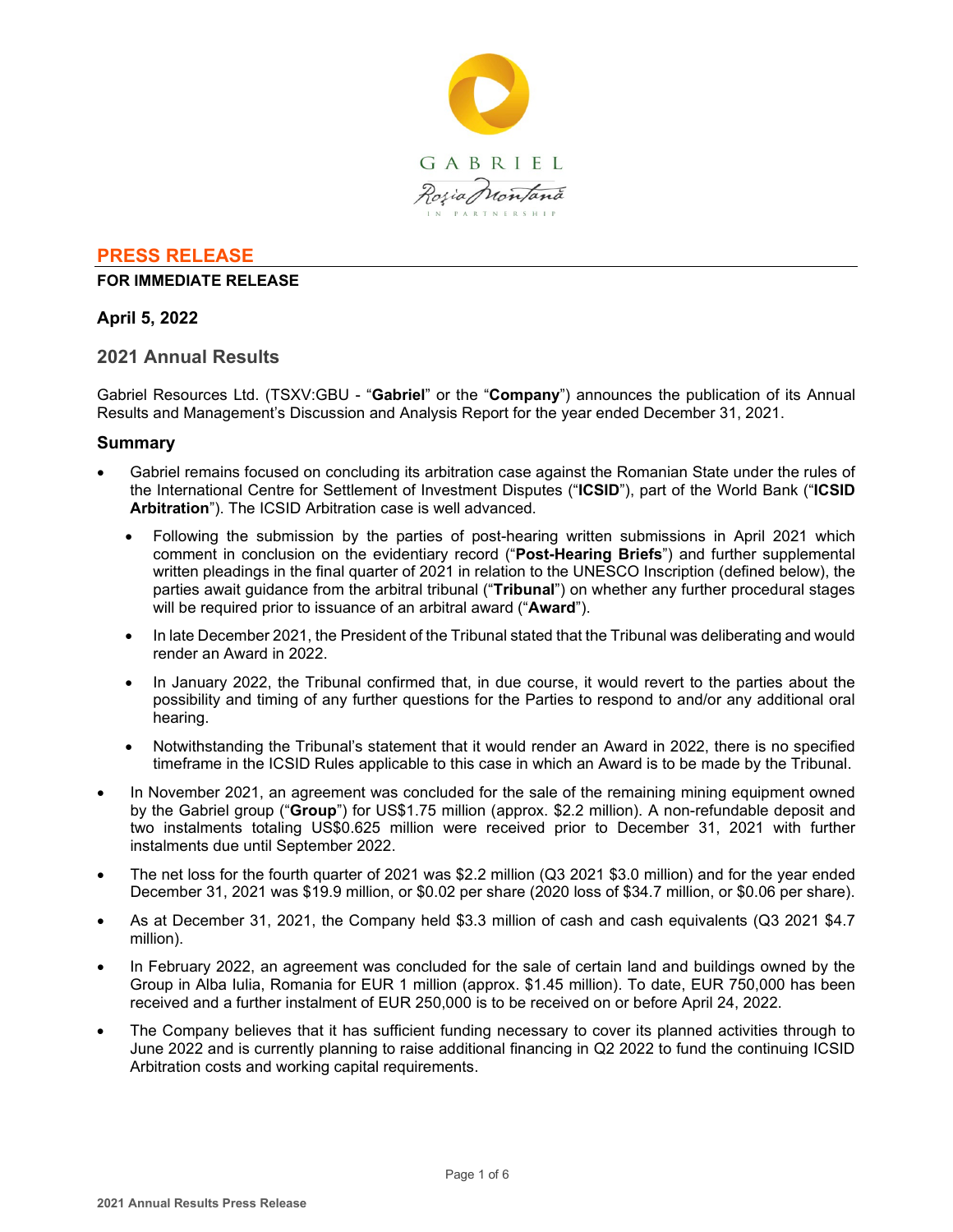Dragos Tanase, Gabriel's President and Chief Executive Officer, stated:

"We are encouraged by the recent communication of the Tribunal expressing its intent to issue an Award in 2022, although further procedural stages could occur. Our immediate focus is to finance the continued operations of Gabriel for the short term and then to assess the strategic direction of the business post Award. We are again very thankful for the patience and support of our shareholders as Gabriel awaits a final decision from the Tribunal."

*Further information and commentary on the results in the fourth quarter of 2021 and the full financial year is given below. The Company has filed its Annual Audited Consolidated Financial Statements and related Management's Discussion & Analysis on SEDAR at www.sedar.com and each is available for review on the Company's website at www.gabrielresources.com.* 

For information on this press release, please contact:

Dragos Tanase President & CEO Phone: +40 730 399 019 dt@gabrielresources.com Richard Brown Chief Financial Officer Mobile: +44 7748 760276 richard.brown@gabrielresources.com

*Neither TSX Venture Exchange nor its Regulation Services Provider (as that term is defined in policies of the TSX Venture Exchange) accepts responsibility for the adequacy or accuracy of this release.*

# **Further Information**

#### **Status of the ICSID Arbitration**

- The ICSID Arbitration seeks compensation for all of the loss and damage suffered by the Gabriel and its wholly-owned indirect subsidiary, Gabriel Resources (Jersey) Ltd. (together "**Claimants**"), resulting from Romania's ("**Respondent**") wrongful conduct and its breaches of the protections afforded by certain treaties for the promotion and protection of foreign investment to which Romania is a party, including against expropriation, unfair and inequitable treatment, discrimination and other unlawful treatment in respect of the Roșia Montană gold and silver project, together with the gold, silver and porphyry copper deposits defined in the Bucium concession area ("**Projects**") and related licenses.
- Subsequent to the filing of the Post-Hearing Briefs, in a procedural order issued on September 30, 2021, the Tribunal granted the Claimants request for permission to submit certain new evidence into the record in relation to: (i) the July 27, 2021 inscription of the Roşia Montană mining landscape on the UNESCO World Heritage List and List of World Heritage in Danger ("**Inscription**"); and (ii) the decision of Romania's Buzău Tribunal dated December 10, 2020 rejecting a legal challenge to the second archaeological discharge certificate issued for the Cârnic massif. The Claimants and Respondent filed their submissions on October 29, 2021 and December 6, 2021 respectively.
- In late December 2021, the President of the Tribunal stated that the Tribunal was currently deliberating and would render an Award in 2022.
- In January 2022, the Tribunal confirmed to the parties that the Tribunal had been thoroughly reviewing the case file and deliberating over the past months, and would continue to do so and, in due course, would revert to the parties about the possibility and timing of any further questions for the parties to respond to and/or any additional oral hearing.
- Notwithstanding the Tribunal's statement that it would render an Award in 2022, there is currently no specified timeframe in the ICSID Rules in which an Award is to be made by the Tribunal. Furthermore, an additional procedural step may be required by the Tribunal prior to the issuance of an Award and any Award may be subject to a request for annulment (albeit such annulment application can only be made on very limited grounds under the ICSID Rules).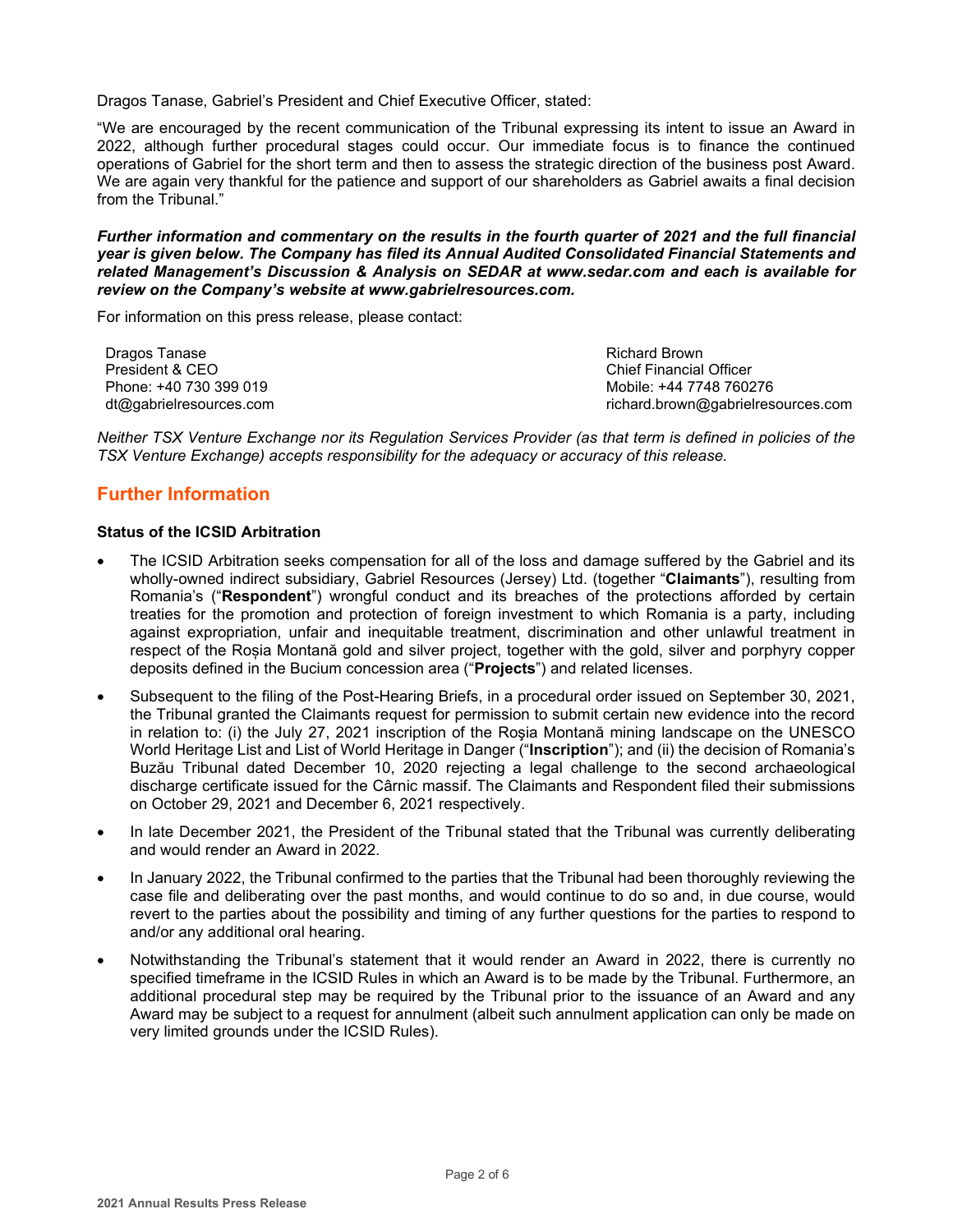### **UNESCO World Heritage**

- The Inscription is incompatible with the rights the Group acquired to develop the Project and the continued existence of an exploitation mining license for the Project area and materially undermines the possibility of an amicable resolution of the dispute with Romania that would allow for the Project development.
- Romania's application to UNESCO and the subsequent Inscription are fundamentally at odds with Romania's obligations under its investment treaties in relation to Gabriel's investments and these acts, together with other measures taken by Romania, further evidence Romania's political repudiation of the Project and its joint venture with Gabriel.

## **Liquidity**

- Cash and cash equivalents at December 31, 2021 were \$3.3 million.
- The Company's average monthly cash usage during Q4 2021 was \$0.5 million (Q3 2021: \$0.8 million), the decrease primarily reflecting the consistent level of limited ongoing operational activity quarter on quarter and the deferral of certain payments related to ICSID Arbitration costs offset by cash receipts from the sale of long lead-time equipment noted below.
- At December 31, 2021, accruals for costs in respect of the ICSID Arbitration amounted to \$3.7 million (Q3 2021: \$3.6 million), the increase reflecting the limited costs of submissions in relation to UNESCO and continuation of a fee agreement in respect of the deferred payment of certain ICSID Arbitration costs until an Award is issued.

## **Sale of Long Lead Time Equipment ("LLTE")**

- LLTE consisting of crushing and milling equipment was procured by the Group between 2007 and 2009 for the operational phase of the Project. Since 2015, a majority of the LLTE has been sold, with the remaining LLTE comprising predominantly a SAG mill together with a gearless motor drive, and ball mill motors.
- On November 1, 2021 RMGC concluded an agreement with a buyer for an instalment based purchase of the remaining LLTE for aggregate gross proceeds of US\$1.75 million (approx. \$2.2 million). A nonrefundable deposit of US\$375,000 (approx. \$475,000) and two instalments amounting to US\$250,000 (approx. \$321,000) were received prior to December 31, 2021. Further instalments have been paid in Q1 2022 and remain due in the period to September 2022 and once final payment is made ownership and title to the assets will pass to the purchaser. Taking into account costs of sale, including the costs of storage and insurance of the LLTE for the instalment period, Gabriel expects to add to treasury net cash receipts of approximately US\$1.6 million (approx. \$2.0 million). Accordingly, the carrying amount of the remaining LLTE was written down to its fair value less costs of sale resulting in an impairment charge of \$0.7 million.

## **Sale of Land at Recea**

- On February 25, 2022, RMGC concluded a definitive sale and purchase agreement for the sale of 93 plots of land covering a total area of 68,229 sqm and a small number of buildings owned by RMGC as part of the housing construction undertaken in the Recea resettlement neighborhood of Alba Iulia ("**Recea Land**"). Following the impairment of all Project related assets held as "mineral properties" in the consolidated statement of financial position as at December 2015, the Recea Land is held at nil book value.
- The agreed sale price is 1,000,000 EUR (approx. \$1.45 million), to be received by RMGC in RON. A deposit of 200,000 EUR was received by RMGC on February 7, 2022 and 550,000 EUR was received in March 2022. One further instalment of 250,000 EUR is to be received on or before April 24, 2022.

## **Capital Resources**

• The Company believes, taking into account the deferred fee agreement related to certain ICSID Arbitration costs and the proceeds receivable from the sale of the LLTE and the Recea Land, it has sufficient cash to enable the Group to fund general working capital requirements together with the material estimated costs associated with the Company advancing the ICSID Arbitration through to June 2022.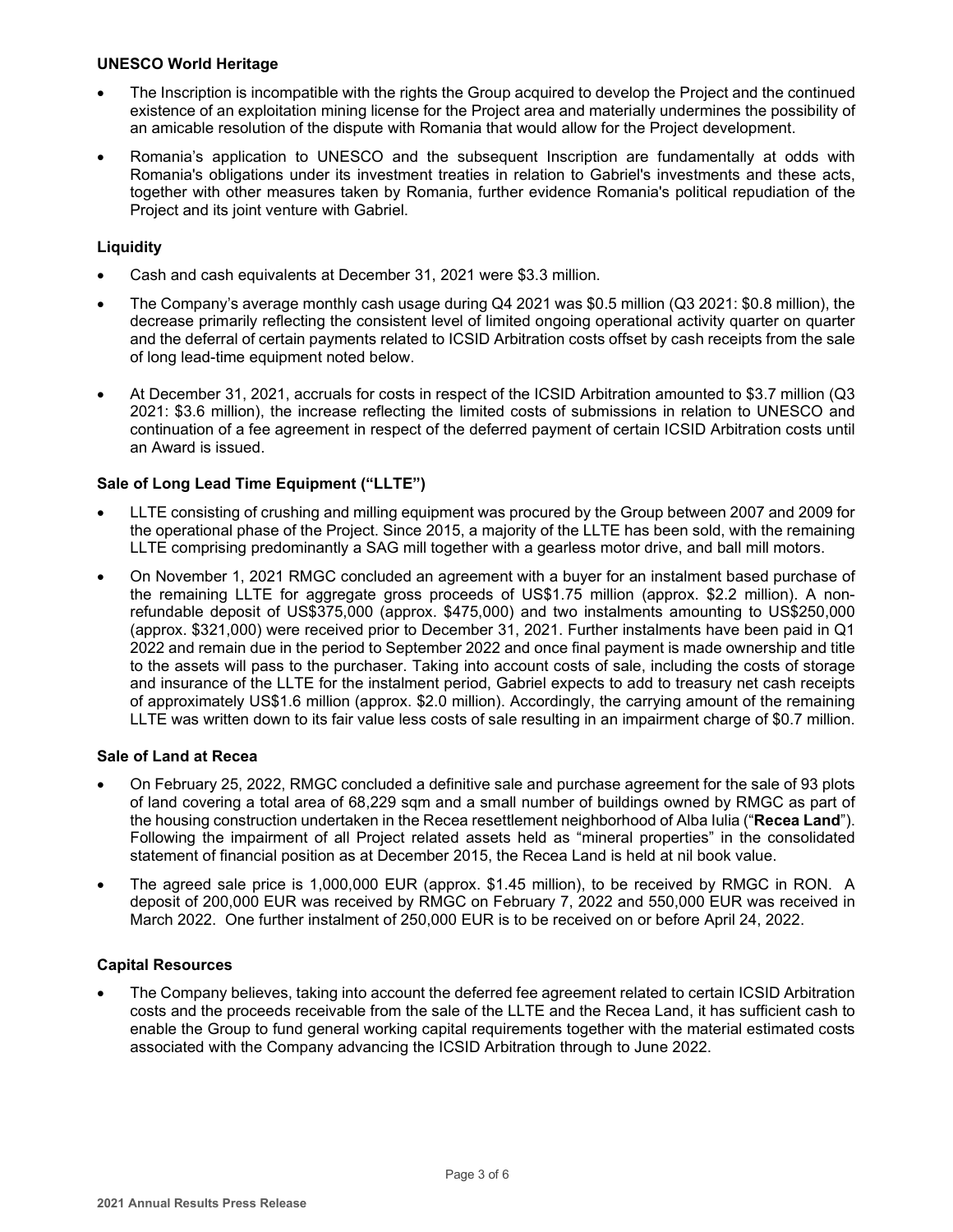- There can be no assurances that the ICSID Arbitration will advance in a customary or predictable manner or be completed or settled within any specific or reasonable period of time and further procedural steps may be required to be completed prior to the issuance of an Award. Accordingly, Gabriel will need to raise additional financing in Q2 2022 in order to preserve its remaining assets, including the exploitation license for the Roşia Montană Project ("**License**") and associated rights and permits post June 2022.
- At that time Gabriel may still await an Award from the Tribunal and, thereafter, the Group will also require further funding for general working capital purposes, and to pursue the long-term activities required to see the ICSID Arbitration through to its conclusion, which may include, as appropriate, costs of any potential annulment proceedings and/or costs of enforcement of any Award.
- Notwithstanding the Company's recent and historic funding, there is a risk that sufficient additional financing may not be available to the Company on acceptable terms, or at all.

#### **Financial Performance**

- Operating loss for the fourth quarter was \$2.2 million, some \$2.5 million lower than the corresponding period in 2020 primarily arising from (i) \$1.8 million lower costs related to the ongoing ICSID Arbitration, reflecting the more limited activities in the final quarter of 2021, whereas comparable costs in 2020 reflect certain costs related to the Second Hearing and initial activity in respect of preparation of Post-Hearing Briefs; (ii) \$0.5 million lower costs related to corporate, general and administration; and (iii) a \$0.2m reduction in share-based compensation.
- The net loss for the fourth quarter of 2021 was \$2.3 million, a decrease of \$5.0 million from a loss of \$7.3 million in the corresponding period in 2020, primarily reflecting the \$2.5 million reduction in operating loss noted above together with a \$ 0.1 million lower loss in foreign exchange and \$2.5 million of finance costs incurred in respect of the convertible notes in 2020 not repeated following their repayment in June 2021.
- Operating loss for the year ended December 31, 2021 was \$14.5 million, some \$11.1 million lower than the prior year of \$25.6 million, principally driven by reduced operational expenditures of \$13.4 million (2020: \$22.9 million) including \$4.1 million of ICSID Arbitration costs (2020: \$12.2 million), \$3.9 million of group payroll costs (2020: \$4.7 million), \$0.7 million lower costs related to corporate, general and administration and a lower charge in relation to stock-based compensation of \$0.4 million in 2021 compared to \$1.5 million in 2020. These reductions were offset by the carrying amount of the remaining LLTE being written down to reflect its sale value, resulting in an impairment charge of \$0.7 million (2020: \$0.4 million).
- Additional finance costs in respect of the convertible debt components of private placements completed in May 2014 and July 2016 incurred in 2021 amounted to \$5.2 million (2020: \$9.8 million).

#### **Impact of Coronavirus**

- With respect to the ongoing coronavirus (COVID-19) pandemic, Gabriel continues to consider carefully its impact, noting the continuing disruption to normal activities and the uncertainty over the duration of this disruption. The highest priority of the Board of Directors and Management is the health, safety and welfare of the Group's employees and contractors. Gabriel recognizes that the situation is extremely fluid and is monitoring the relevant recommendations and restrictions on work practices and travel. At this time, these recommendations and restrictions do not significantly impact Gabriel's ability to continue the ICSID Arbitration process or conduct the limited operations in Romania, nor has there been a significant impact on the Group's results or operations to date.
- The Group will require further new investment and the market and timing may be adversely affected by the effects of COVID-19. As a result, Gabriel will react to circumstances as they arise and will make the necessary adjustments to the work processes required. Should any material disruption from COVID-19 affect the Group for an extended duration, Gabriel will review certain planned activities in Romania and take remedial actions if it is determined to be necessary or prudent to do so.

#### **Russia-Ukraine Conflict**

• Given, amongst other things, the geographical proximity of Romania to Ukraine, Gabriel is closely monitoring the situation in Ukraine with concern for all those who are impacted by the unfolding conflict and humanitarian crisis.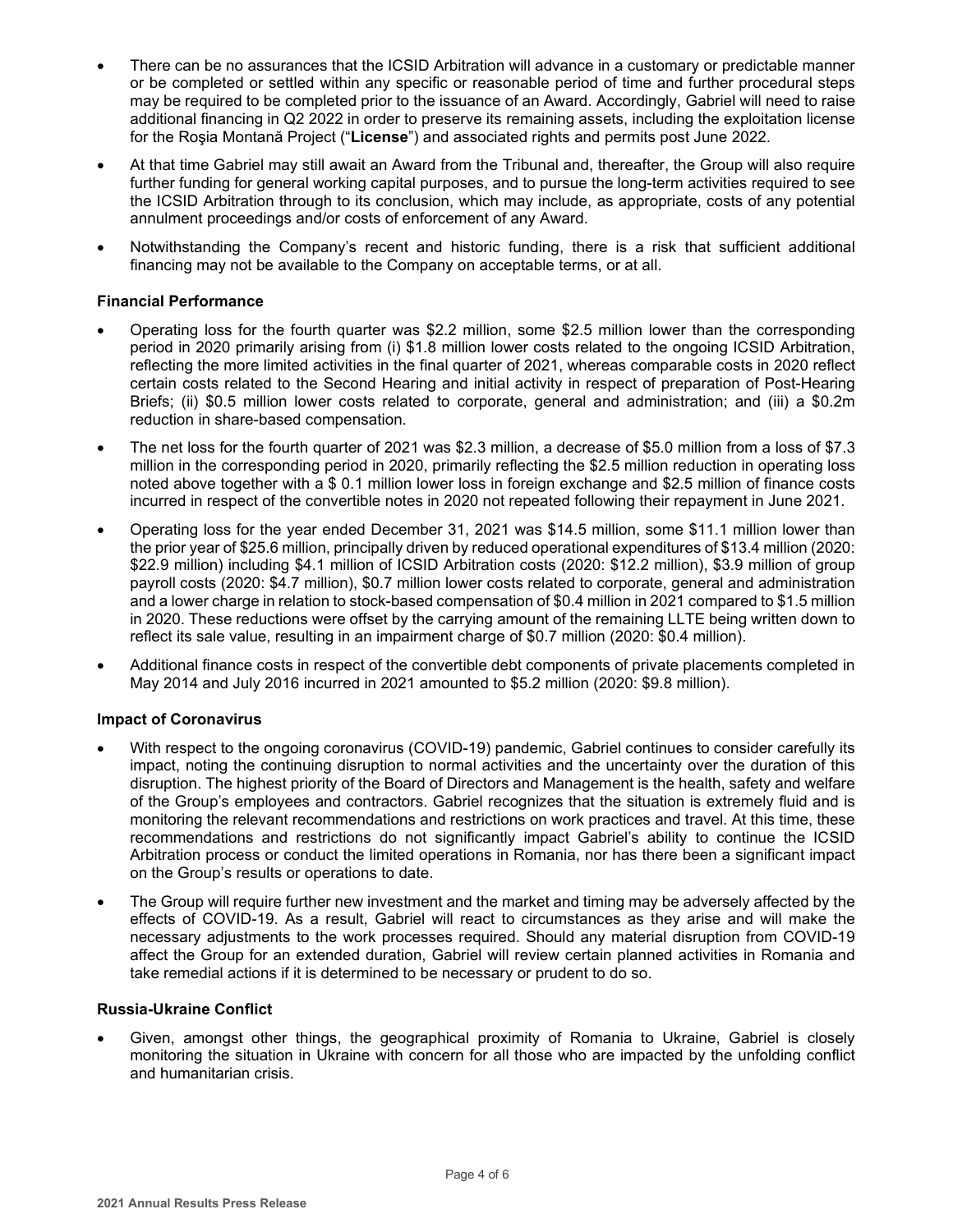• At this time, Gabriel has not experienced any material disruption to its operations, including its limited activities in Romania, as a consequence of the Russia-Ukraine conflict and the Group will continue to operate its business in accordance with the circumstances that arise,.which currently remain highly uncertain.

#### **About Gabriel**

Gabriel is a Canadian resource company listed on the TSX Venture Exchange. The Company's principal business had been the exploration and development of the Roșia Montană gold and silver project in Romania. The Roşia Montană Project, one of the largest undeveloped gold deposits in Europe, is situated in the South Apuseni Mountains of Transylvania, Romania, an historic and prolific mining district that since pre-Roman times has been mined intermittently for over 2,000 years. The exploitation license for the Roşia Montană Project is held by Roșia Montană Gold Corporation S.A., a Romanian company in which Gabriel owns an 80.69% equity interest, with the 19.31% balance held by Minvest Roșia Montană S.A., a Romanian state-owned mining company.

Upon obtaining the License in June 1999, the Group focused substantially all of their management and financial resources on the exploration, feasibility and subsequent development of the Roşia Montană Project. Despite the Company's fulfilment of its legal obligations and its development of the Roşia Montană Project as a high-quality, sustainable and environmentally-responsible mining project, using best available techniques, Romania has unlawfully blocked and prevented implementation of the Roşia Montană Project without due process and without compensation. Accordingly, the Company's current core focus is the ICSID Arbitration. For more information please visit the Company's website at **www.gabrielresources.com**.

#### **Forward-looking Statements**

This press release contains "forward-looking information" (also referred to as "forward-looking statements") within the meaning of applicable Canadian securities legislation. Forward-looking statements are provided for the purpose of providing information about management's current expectations and plans and allowing investors and others to get a better understanding of the Company's operating environment. All statements, other than statements of historical fact, are forward-looking statements.

In this press release, forward-looking statements are necessarily based upon a number of estimates and assumptions that, while considered reasonable by the Company at this time, are inherently subject to significant business, economic and competitive uncertainties and contingencies that may cause the Company's actual financial results, performance, or achievements to be materially different from those expressed or implied herein.

Some of the material factors or assumptions used to develop forward-looking statements include, without limitation, the uncertainties associated with: the ICSID Arbitration, actions by the Romanian Government, conditions or events impacting the Company's ability to fund its operations (including but not limited to the completion of further funding noted above) or service its debt, exploration, development and operation of mining properties and the overall impact of misjudgments made in good faith in the course of preparing forward-looking information.

Forward-looking statements involve risks, uncertainties, assumptions, and other factors including those set out below, that may never materialize, prove incorrect or materialize other than as currently contemplated which could cause the Company's results to differ materially from those expressed or implied by such forward-looking statements.

Any statements that express or involve discussions with respect to predictions, expectations, beliefs, plans, projections, objectives, assumptions or future events or performance (often, but not always, identified by words or phrases such as "expects", "is expected", "is of the view", "anticipates", "believes", "plans", "projects", "estimates", "assumes", "intends", "strategy", "goals", "objectives", "potential", "possible" or variations thereof or stating that certain actions, events, conditions or results "may", "could", "would", "should", "might" or "will" be taken, occur or be achieved, or the negative of any of these terms and similar expressions) are not statements of fact and may be forward-looking statements.

Numerous factors could cause actual results to differ materially from those in the forward-looking statements, including without limitation:

- the outbreak of the coronavirus (COVID‐19) may affect the Company's operations and/or the anticipated timeline for the ICSID Arbitration;
- the duration, costs, process and outcome of the ICSID Arbitration;
- Romania's actions following the inscription of the "Roşia Montană Mining Landscape" as a UNESCO World Heritage site;
- changes in the liquidity and capital resources of Gabriel, and/or the group of companies of which it is directly or indirectly parent;
- access to funding to support the Group's continued ICSID Arbitration and/or operating activities in the future;
- equity dilution resulting from the conversion or exercise of new or existing securities in part or in whole to Common Shares;
- the ability of the Company to maintain a continued listing on the TSX Venture Exchange or any regulated public market for trading securities;
- the impact on business strategy and its implementation in Romania of: any allegations of historic acts of corruption, uncertain fiscal investigations; uncertain legal enforcement both for and against the Group and political and social instability;
- regulatory, political and economic risks associated with operating in a foreign jurisdiction including changes in laws, governments and legal regimes and interpretation of existing and future fiscal and other legislation;
- global economic and financial market conditions;
- volatility of currency exchange rates; and
- the availability and continued participation in operational or other matters pertaining to the Group of certain key employees and consultants.

This list is not exhaustive of the factors that may affect any of the Company's forward-looking statements.